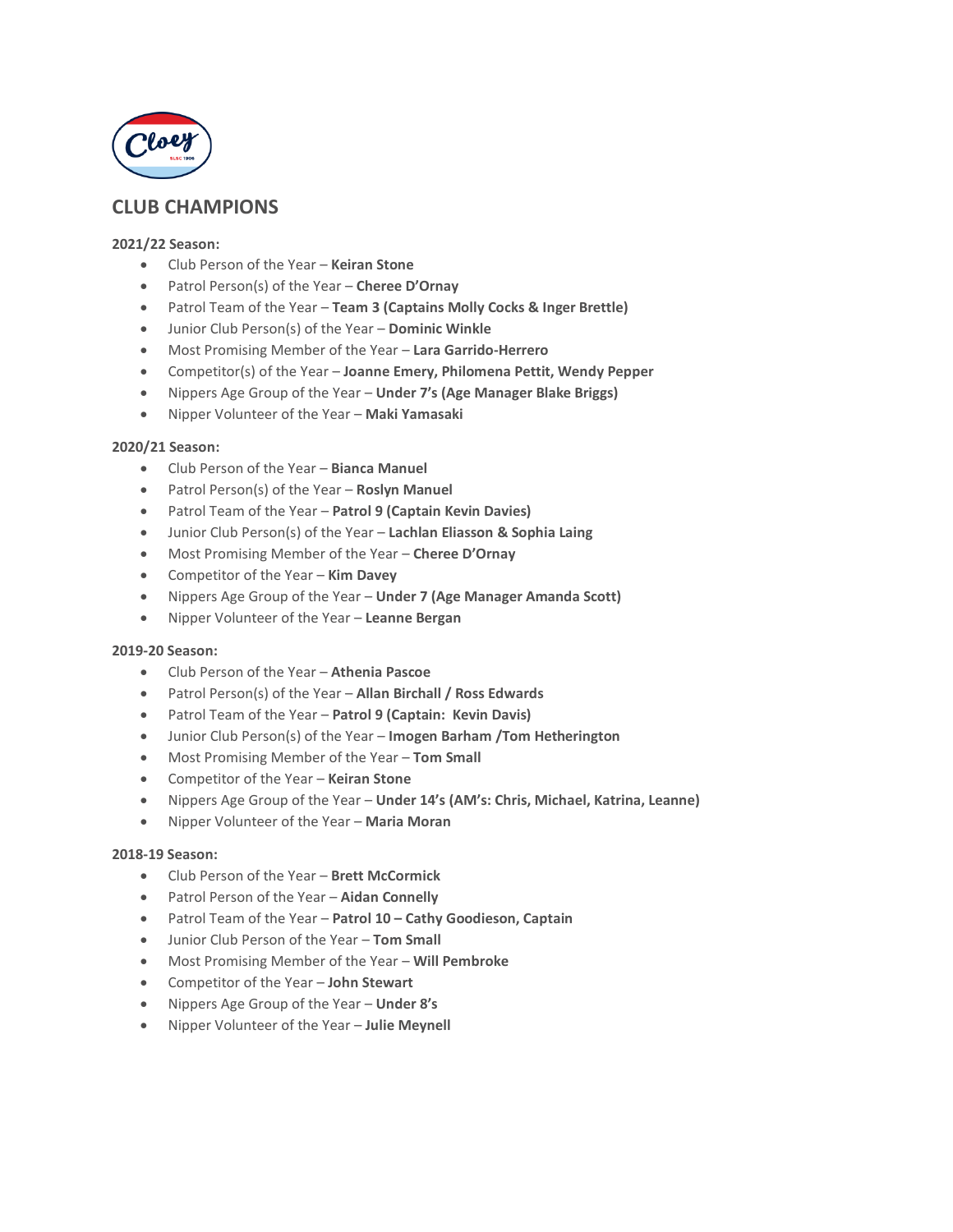# **2017-18 Season:**

- Club Person of The Year **Molly Cocks**
- Patrol Person of The Year **Kevin Davies & Marty LaNauze**
- Patrol Team of the Year **Patrol 5 – Rory Brennan Captain**
- Junior Club Person of the Year **Lachlan Eliason**
- Most Promising Member of the Year **Bianca Manuel**
- Competitor of the Year **Luca Beardmore**
- Nippers Age Group of the Year **Under 14's – Mark Hetherington Age Manager**
- Nipper Volunteer of the Year **Helen Jamoa**

# **2016-17 Season:**

- Club Person of the Year **Rebecca Cocks**
- Patrol Person of the Year **Thomas Tebbee**
- Patrol Team of the Year **Patrol 6– Roslyn Manuel Captain**
- Junior Club Person of the Year **Jackson Flynn**
- Most Promising Member of the Year **Mathew Meynell & Jason Baskin**
- Competitor of the Year **Bernadette Chisholm**
- Nipper Age Group of the Year **Under 12's – Lara Laing Age Manager**
- Nipper Volunteer of the Year **Joanna McHome**

# **2015-16 Season:**

- Club Person of the Year **Gordon Manuel**
- Patrol Person of the Year **Cathy Goodieson**
- Patrol Team of the Year **Patrol 8 – Russ Byrne Captain**
- Junior Club Person of the Year **Tom Barker**
- Most Promising Member of the Year **James Bowron**
- Competitor of the Year **Wendy Pepper**

## **2014-15 Season:**

- Club Person of the Year **Andrew Goodieson**
- Patrol Person of the Year **Molly Cocks**
- Patrol Team of the Year **Patrol 3 – Andrew Goodieson Captain**
- Junior Club Person of the Year **Tom Barker and Nick Taranto joint winners**
- Most Promising Member of the Year **Huon Fairbairn**
- Competitor of the Year **John McNamee**

## **2013-14 Season:**

- Club Person of the Year **Phil Sweeney**
- Patrol Person of the Year **Gordon Manuel**
- Patrol Team of the Year **Team 1 (Craig Wheatley)**
- Junior Club Person of the Year **Richard Basckin**
- Most Promising Member of the Year **Ashley Hein**
- Training Officer of the Year **Jenny McNamee**
- Assessor Of the Year **Tania Rouse**
- Masters Athlete of the Year **Wendy Pepper**